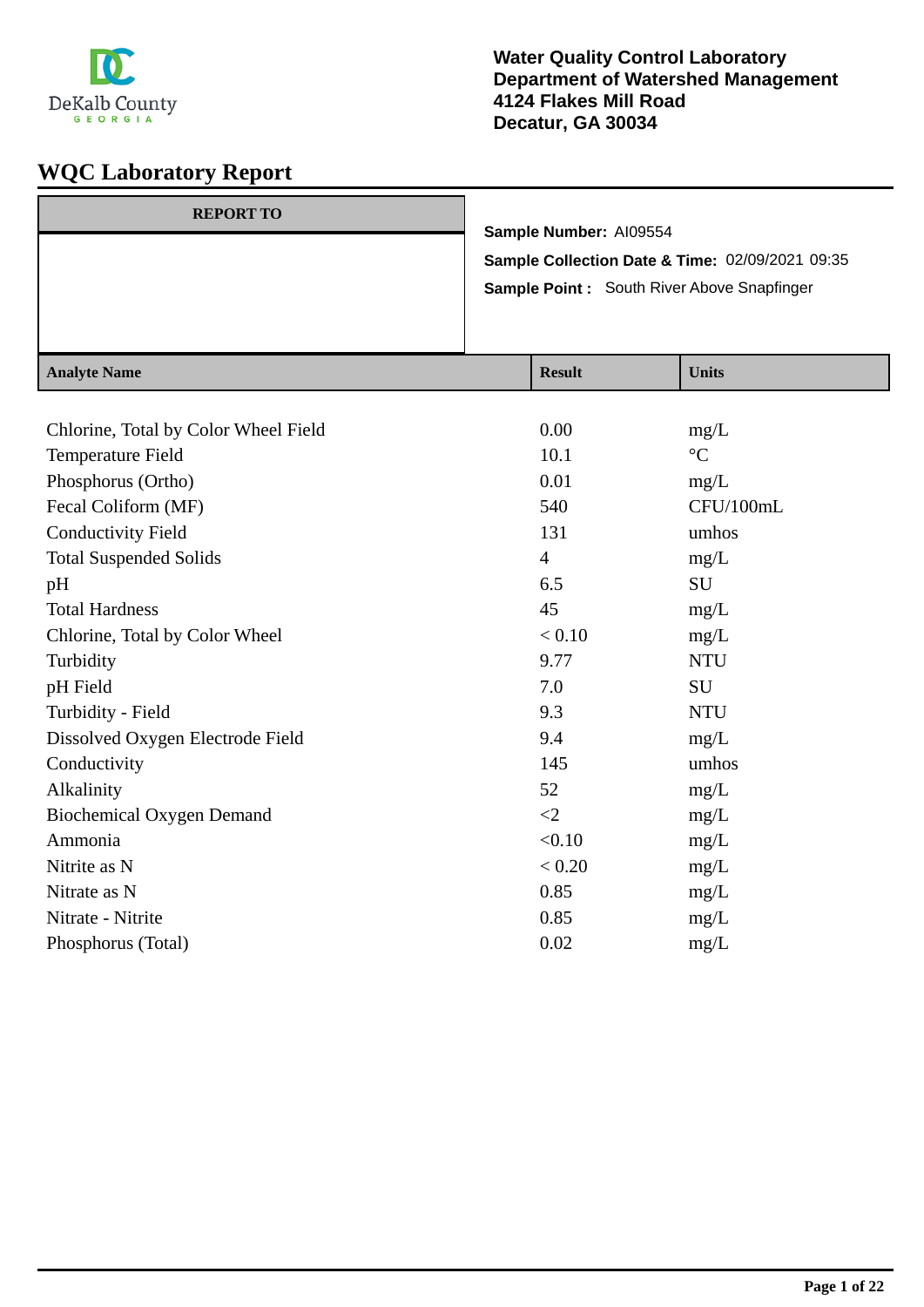

| <b>REPORT TO</b> |                                                 |
|------------------|-------------------------------------------------|
|                  | Sample Number: AI09555                          |
|                  | Sample Collection Date & Time: 02/09/2021 09:50 |
|                  | Sample Point: South River Below Snapfinger      |
|                  |                                                 |
|                  |                                                 |

| <b>Analyte Name</b>                  | <b>Result</b> | <b>Units</b>    |
|--------------------------------------|---------------|-----------------|
|                                      |               |                 |
| Fecal Coliform (MF)                  | 400           | CFU/100mL       |
| <b>Total Hardness</b>                | 59            | mg/L            |
| pH                                   | 6.9           | SU              |
| Chlorine, Total by Color Wheel       | < 0.10        | mg/L            |
| Chlorine, Total by Color Wheel Field | 0.00          | mg/L            |
| <b>Total Suspended Solids</b>        | 5             | mg/L            |
| Phosphorus (Ortho)                   | < 0.01        | mg/L            |
| <b>Conductivity Field</b>            | 203           | umhos           |
| <b>Biochemical Oxygen Demand</b>     | $\leq$ 2      | mg/L            |
| Turbidity                            | 9.18          | <b>NTU</b>      |
| Turbidity - Field                    | 9.5           | <b>NTU</b>      |
| Dissolved Oxygen Electrode Field     | 9.9           | mg/L            |
| Ammonia                              | < 0.10        | mg/L            |
| Temperature Field                    | 10.3          | $\rm ^{\circ}C$ |
| Conductivity                         | 194           | umhos           |
| pH Field                             | 7.4           | SU              |
| Alkalinity                           | 48            | mg/L            |
| Phosphorus (Total)                   | 0.05          | mg/L            |
| Nitrite as N                         | 0.56          | mg/L            |
| Nitrate as N                         | 2.23          | mg/L            |
| Nitrate - Nitrite                    | 2.79          | mg/L            |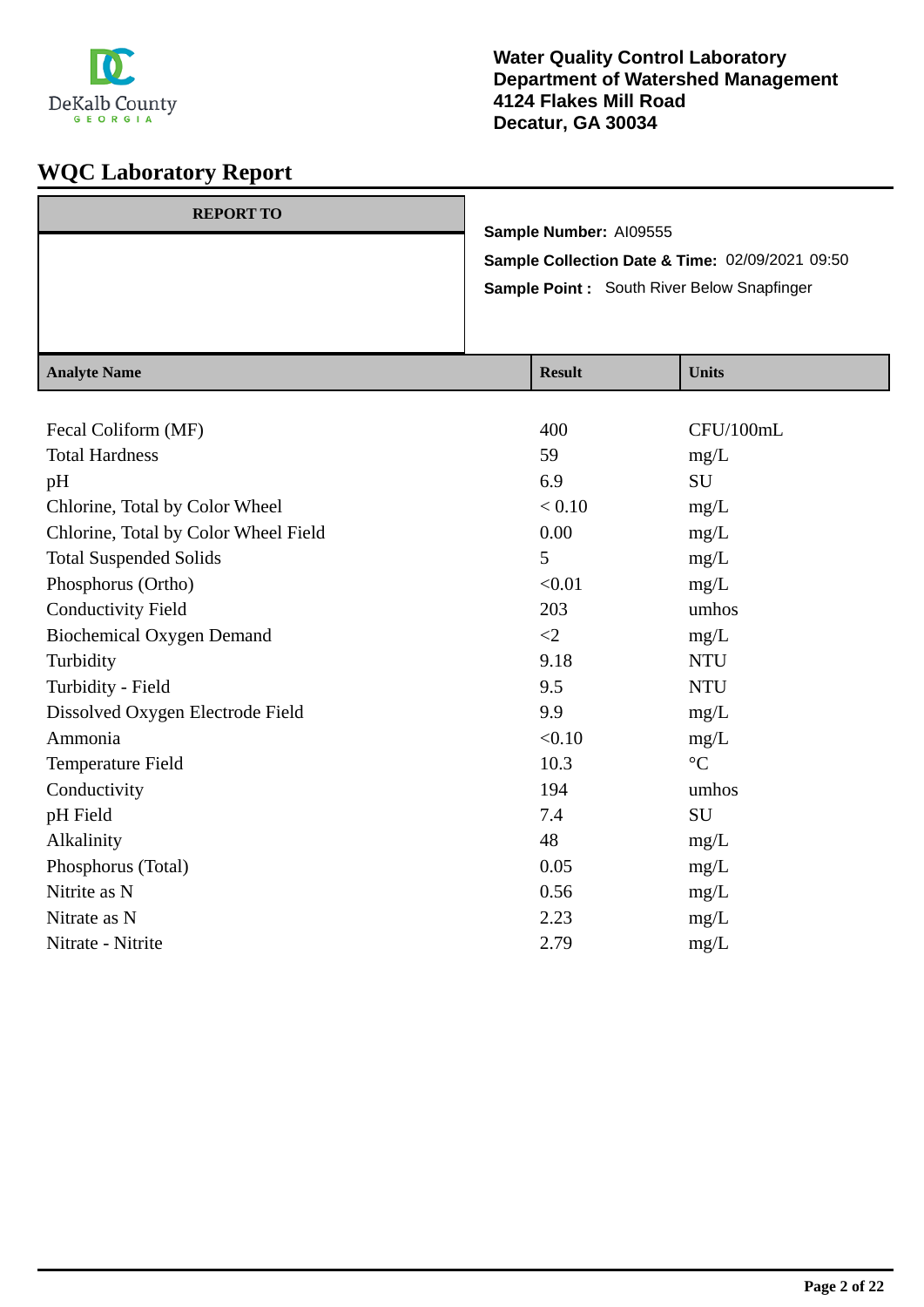

| <b>REPORT TO</b> |                                                 |
|------------------|-------------------------------------------------|
|                  | Sample Number: AI09556                          |
|                  | Sample Collection Date & Time: 02/09/2021 09:20 |
|                  | <b>Sample Point: South River Above LAS</b>      |
|                  |                                                 |
|                  |                                                 |

| <b>Analyte Name</b>              | <b>Result</b> | <b>Units</b>    |
|----------------------------------|---------------|-----------------|
|                                  |               |                 |
| pH Field                         | 6.9           | <b>SU</b>       |
| Temperature Field                | 11.5          | $\rm ^{\circ}C$ |
| Fecal Coliform (MF)              | 310           | CFU/100mL       |
| Turbidity - Field                | 9.2           | <b>NTU</b>      |
| <b>Total Suspended Solids</b>    | 7             | mg/L            |
| Alkalinity                       | 52            | mg/L            |
| <b>Total Hardness</b>            | 67            | mg/L            |
| Chlorine, Total by Color Wheel   | < 0.10        | mg/L            |
| pH                               | 6.7           | SU              |
| Phosphorus (Ortho)               | < 0.01        | mg/L            |
| Nitrate as N                     | 2.52          | mg/L            |
| Nitrite as N                     | 0.63          | mg/L            |
| Turbidity                        | 9.37          | <b>NTU</b>      |
| Conductivity                     | 209           | umhos           |
| Ammonia                          | < 0.10        | mg/L            |
| Dissolved Oxygen Electrode Field | 10.3          | mg/L            |
| <b>Biochemical Oxygen Demand</b> | $\leq$ 2      | mg/L            |
| Phosphorus (Total)               | 0.04          | mg/L            |
| Nitrate - Nitrite                | 3.15          | mg/L            |
|                                  |               |                 |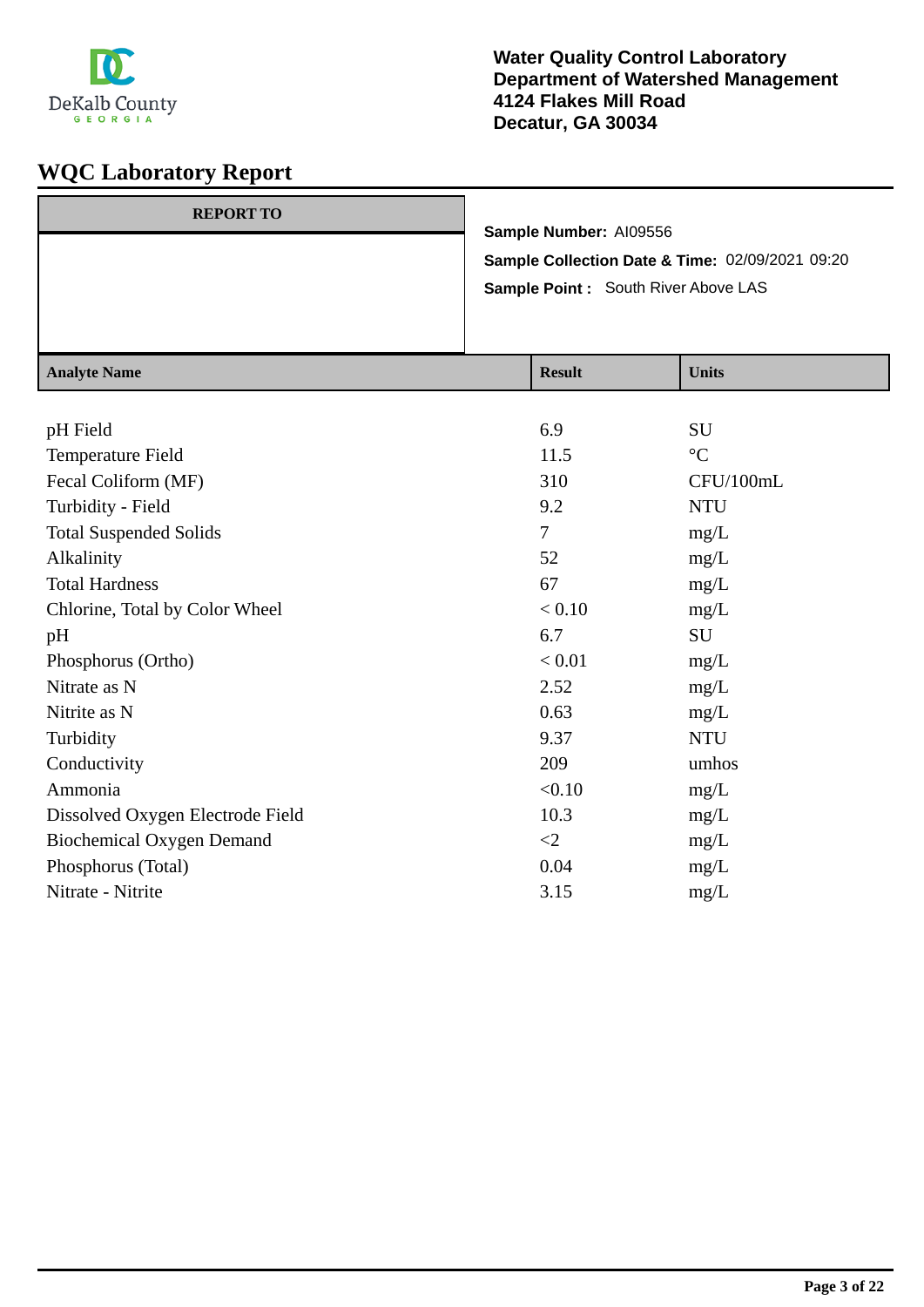

#### **Water Quality Control Laboratory Department of Watershed Management 4124 Flakes Mill Road Decatur, GA 30034**

| <b>REPORT TO</b> |                                                 |
|------------------|-------------------------------------------------|
|                  | Sample Number: AI09557                          |
|                  | Sample Collection Date & Time: 02/09/2021 10:03 |
|                  | Sample Point: South River Below Pole Bridge     |
|                  |                                                 |
|                  |                                                 |

| <b>Analyte Name</b>              | <b>Result</b> | <b>Units</b>    |
|----------------------------------|---------------|-----------------|
|                                  |               |                 |
| Phosphorus (Ortho)               | < 0.01        | mg/L            |
| <b>Total Hardness</b>            | 55            | mg/L            |
| pH                               | 6.9           | SU              |
| Chlorine, Total by Color Wheel   | < 0.10        | mg/L            |
| Alkalinity                       | 47            | mg/L            |
| <b>Total Suspended Solids</b>    | 10            | mg/L            |
| Fecal Coliform (MF)              | 380           | CFU/100mL       |
| Nitrate as N                     | 2.50          | mg/L            |
| Turbidity - Field                | 9.9           | <b>NTU</b>      |
| Temperature Field                | 10.9          | $\rm ^{\circ}C$ |
| Nitrite as N                     | < 0.20        | mg/L            |
| Conductivity                     | 191           | umhos           |
| Ammonia                          | < 0.10        | mg/L            |
| Phosphorus (Total)               | 0.06          | mg/L            |
| <b>Biochemical Oxygen Demand</b> | $\leq$ 2      | mg/L            |
| pH Field                         | 7.7           | SU              |
| Dissolved Oxygen Electrode Field | 10.1          | mg/L            |
| Nitrate - Nitrite                | 2.50          | mg/L            |
| Turbidity                        | 11.8          | <b>NTU</b>      |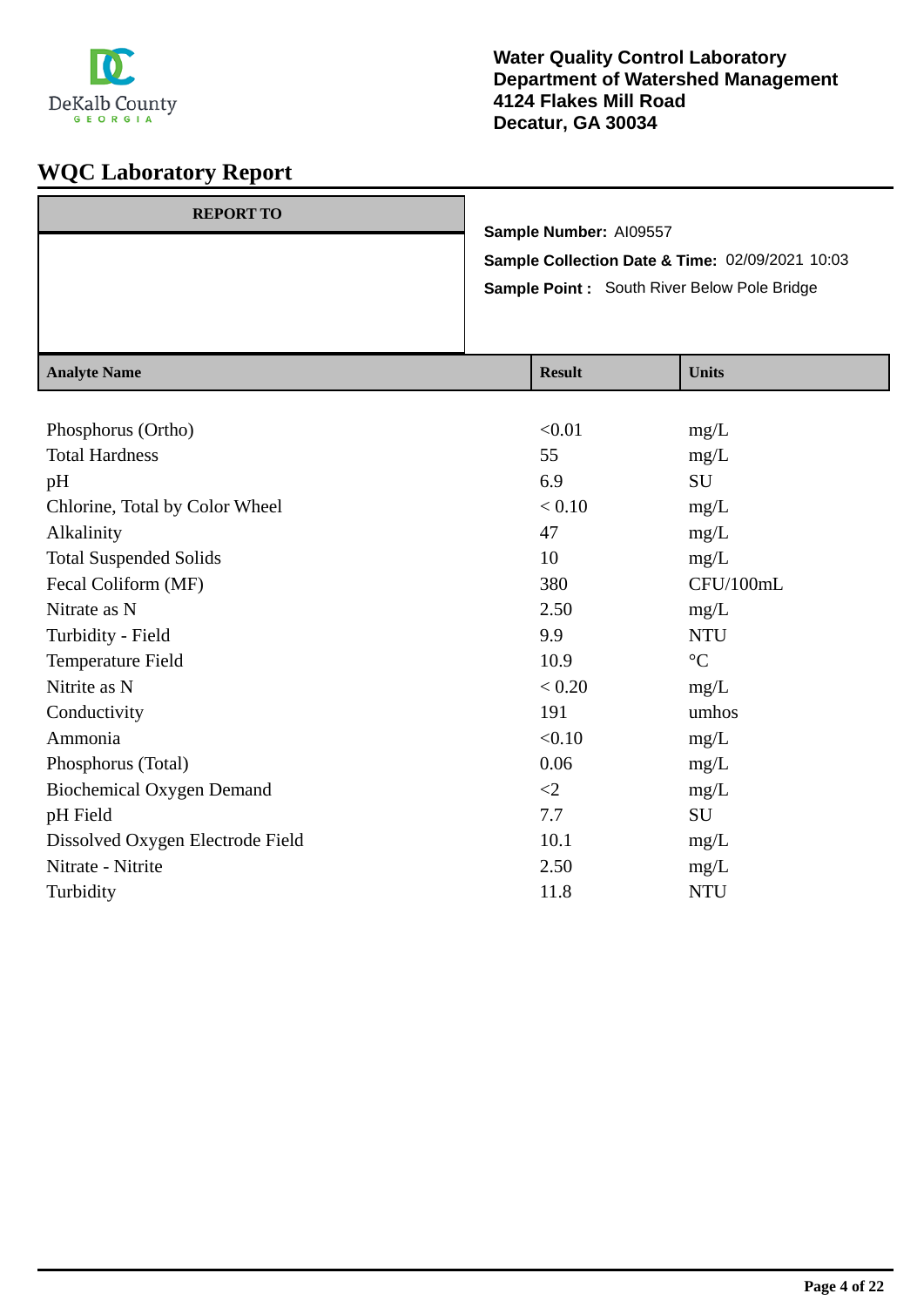

| <b>REPORT TO</b> |                                                 |
|------------------|-------------------------------------------------|
|                  | Sample Number: AI09558                          |
|                  | Sample Collection Date & Time: 02/09/2021 09:44 |
|                  | Sample Point : South River Below LAS            |
|                  |                                                 |
|                  |                                                 |

| <b>Analyte Name</b>              | <b>Result</b> | <b>Units</b>    |
|----------------------------------|---------------|-----------------|
|                                  |               |                 |
| Turbidity                        | 10.7          | <b>NTU</b>      |
| Alkalinity                       | 39            | mg/L            |
| Nitrate - Nitrite                | 3.23          | mg/L            |
| Chlorine, Total by Color Wheel   | < 0.10        | mg/L            |
| <b>Total Suspended Solids</b>    | 14            | mg/L            |
| Turbidity - Field                | 10.6          | <b>NTU</b>      |
| Fecal Coliform (MF)              | 430           | CFU/100mL       |
| pH                               | 7.1           | SU              |
| Phosphorus (Ortho)               | 0.03          | mg/L            |
| Dissolved Oxygen Electrode Field | 10.2          | mg/L            |
| Temperature Field                | 10.6          | $\rm ^{\circ}C$ |
| pH Field                         | 7.4           | SU              |
| <b>Biochemical Oxygen Demand</b> | $\leq$        | mg/L            |
| Phosphorus (Total)               | 0.04          | mg/L            |
| Ammonia                          | < 0.10        | mg/L            |
| Conductivity                     | 182           | umhos           |
| <b>Total Hardness</b>            | 59            | mg/L            |
| Nitrite as N                     | 0.52          | mg/L            |
| Nitrate as N                     | 2.71          | mg/L            |
|                                  |               |                 |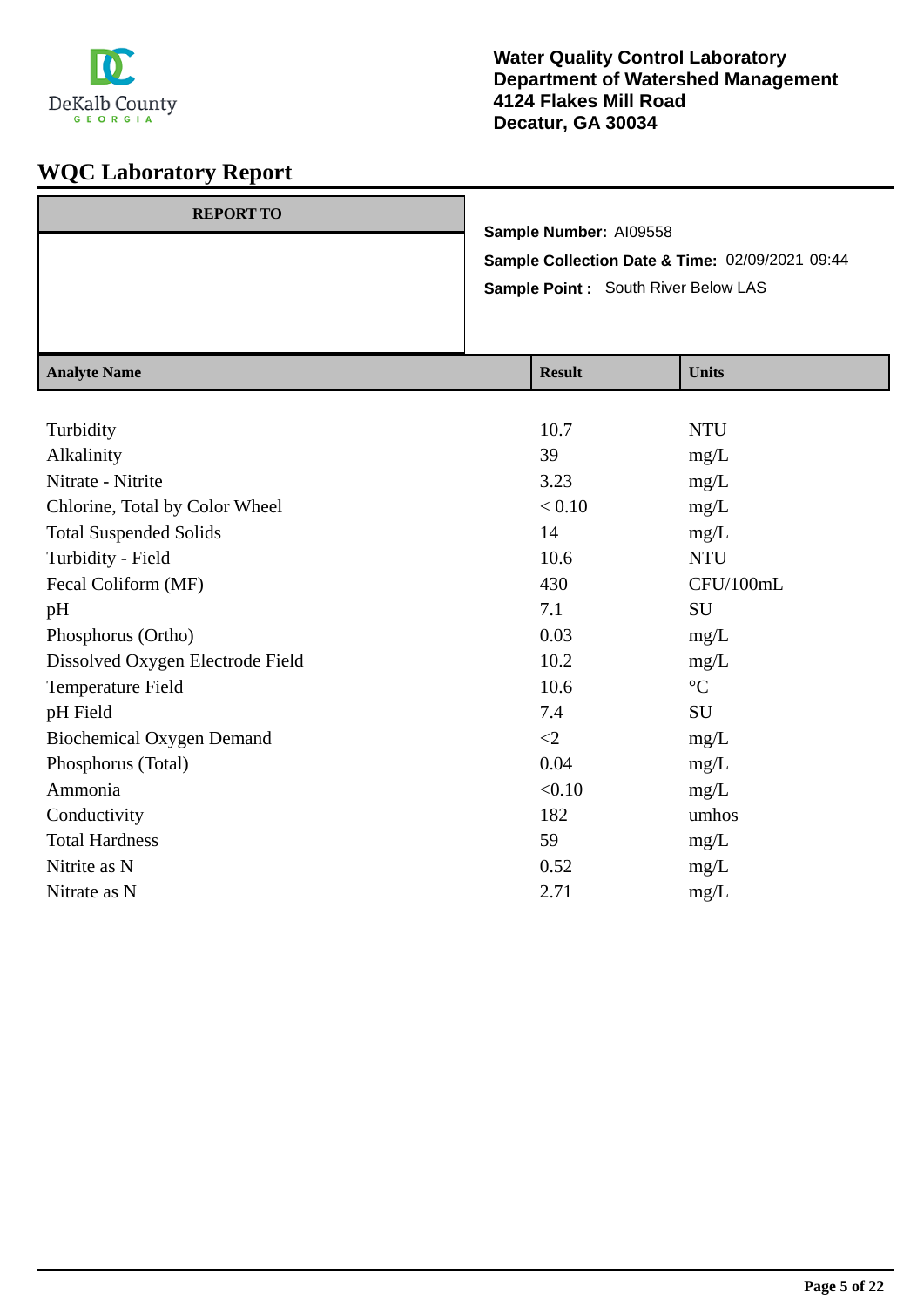

| <b>REPORT TO</b> |                                                    |
|------------------|----------------------------------------------------|
|                  | Sample Number: AI09560                             |
|                  | Sample Collection Date & Time: 02/09/2021 10:40    |
|                  | <b>Sample Point:</b> Pole Bridge Creek Aby LAS #10 |
|                  |                                                    |
|                  |                                                    |

| <b>Analyte Name</b>              | <b>Result</b> | <b>Units</b>    |
|----------------------------------|---------------|-----------------|
|                                  |               |                 |
| Nitrate as N                     | 0.24          | mg/L            |
| Alkalinity                       | 73            | mg/L            |
| Phosphorus (Ortho)               | < 0.01        | mg/L            |
| Fecal Coliform (MF)              | 340           | CFU/100mL       |
| Turbidity - Field                | 8.2           | <b>NTU</b>      |
| <b>Total Suspended Solids</b>    | 12            | mg/L            |
| Chlorine, Total by Color Wheel   | < 0.10        | mg/L            |
| pH                               | 7.0           | SU              |
| <b>Total Hardness</b>            | 26            | mg/L            |
| Dissolved Oxygen Electrode Field | 10.2          | mg/L            |
| Turbidity                        | 9.06          | <b>NTU</b>      |
| Temperature Field                | 10.4          | $\rm ^{\circ}C$ |
| Nitrate - Nitrite                | 0.24          | mg/L            |
| pH Field                         | 7.7           | SU              |
| <b>Biochemical Oxygen Demand</b> | $\leq$ 2      | mg/L            |
| Phosphorus (Total)               | < 0.01        | mg/L            |
| Ammonia                          | < 0.10        | mg/L            |
| Conductivity                     | 27            | umhos           |
| Nitrite as N                     | < 0.20        | mg/L            |
|                                  |               |                 |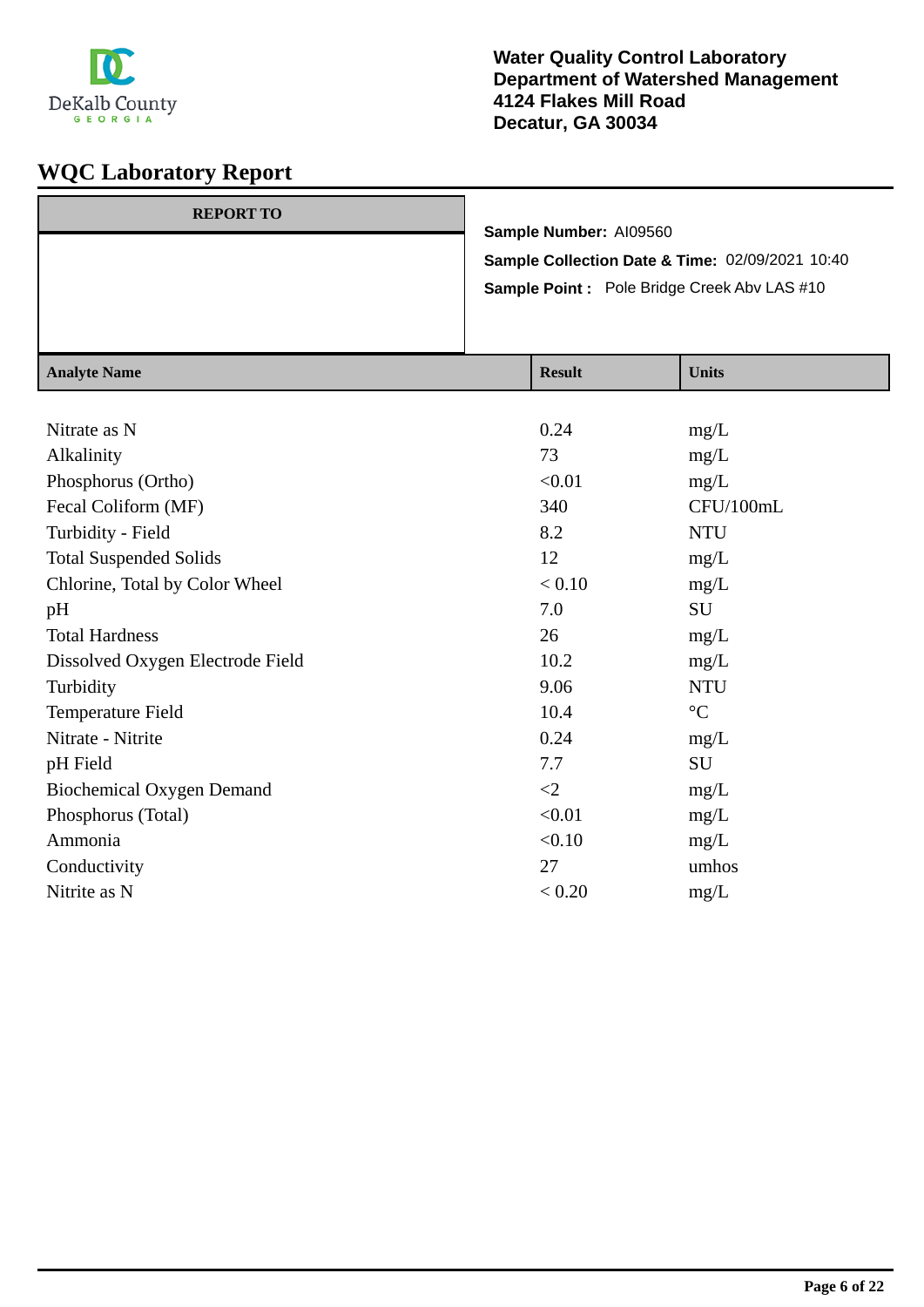

| <b>REPORT TO</b> |                                                     |
|------------------|-----------------------------------------------------|
|                  | Sample Number: AI09561                              |
|                  | Sample Collection Date & Time: 02/09/2021 10:20     |
|                  | <b>Sample Point:</b> South River at Bouldercrest Rd |
|                  |                                                     |
|                  |                                                     |

| <b>Analyte Name</b>                  | <b>Result</b> | <b>Units</b>    |
|--------------------------------------|---------------|-----------------|
|                                      |               |                 |
| Fecal Coliform (MF)                  | 380           | CFU/100mL       |
| Nitrate - Nitrite                    | 1.13          | mg/L            |
| Turbidity - Field                    | 6.4           | <b>NTU</b>      |
| <b>Total Suspended Solids</b>        | 3             | mg/L            |
| Chlorine, Total by Color Wheel Field | 0.00          | mg/L            |
| Temperature Field                    | 10.7          | $\rm ^{\circ}C$ |
| <b>Total Hardness</b>                | 40            | mg/L            |
| pH Field                             | 7.5           | SU              |
| Dissolved Oxygen Electrode Field     | 9.6           | mg/L            |
| Phosphorus (Ortho)                   | < 0.01        | mg/L            |
| pH                                   | 7.2           | SU              |
| Nitrite as N                         | 0.32          | mg/L            |
| Chlorine, Total by Color Wheel       | < 0.10        | mg/L            |
| Ammonia                              | < 0.10        | mg/L            |
| Turbidity                            | 6.13          | <b>NTU</b>      |
| Phosphorus (Total)                   | 0.03          | mg/L            |
| <b>Biochemical Oxygen Demand</b>     | $\leq$ 2      | mg/L            |
| Conductivity                         | 157           | umhos           |
| Alkalinity                           | 52            | mg/L            |
| Nitrate as N                         | 0.81          | mg/L            |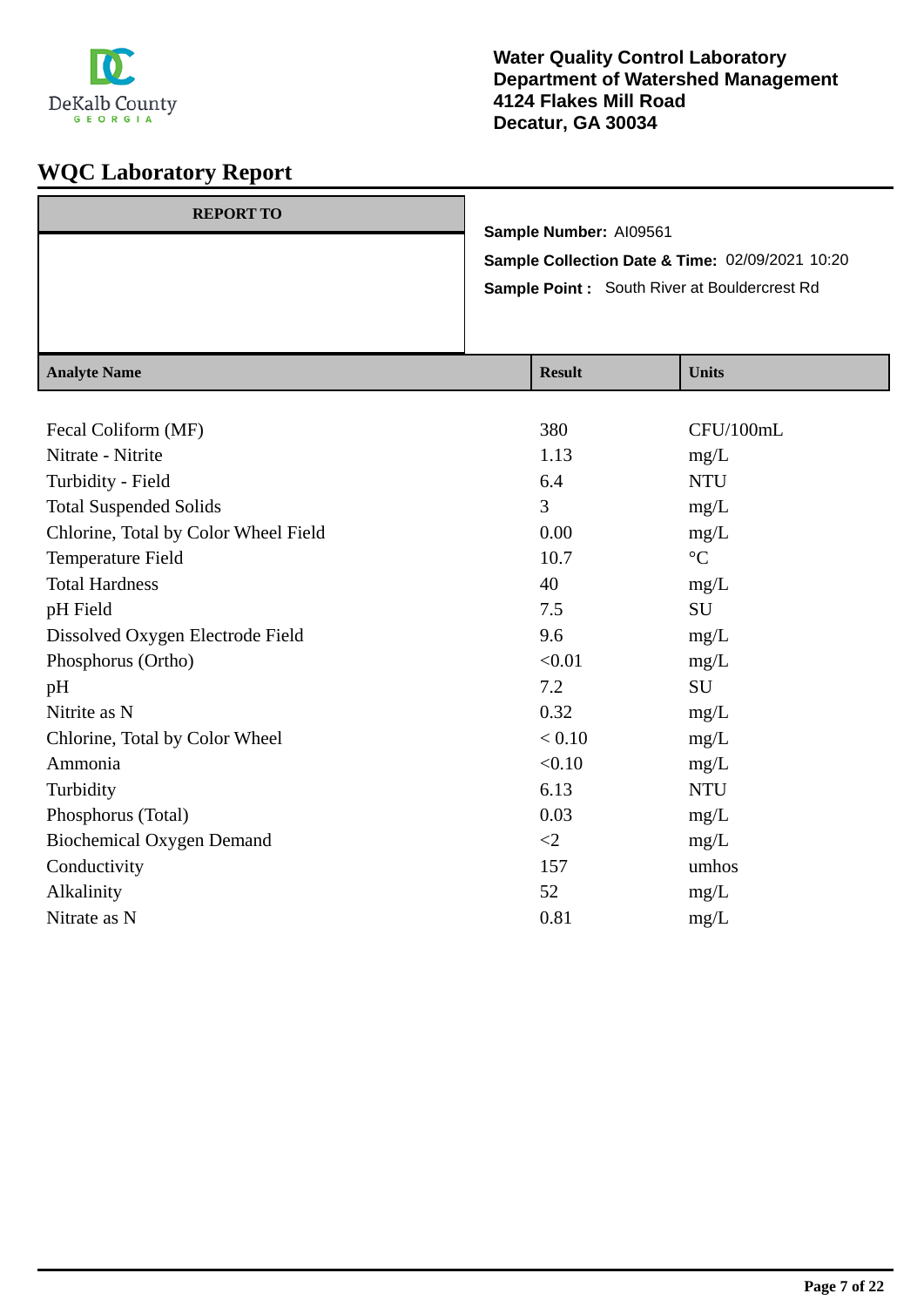

| <b>REPORT TO</b> |                                                 |
|------------------|-------------------------------------------------|
|                  | Sample Number: AI09562                          |
|                  | Sample Collection Date & Time: 02/09/2021 11:00 |
|                  | Sample Point: Entrenchment Creek: Const. Rd.    |
|                  |                                                 |
|                  |                                                 |

| <b>Analyte Name</b>                  | <b>Result</b> | <b>Units</b>    |
|--------------------------------------|---------------|-----------------|
|                                      |               |                 |
| Turbidity                            | 4.81          | <b>NTU</b>      |
| Chlorine, Total by Color Wheel       | < 0.10        | mg/L            |
| pH                                   | 7.0           | SU              |
| Chlorine, Total by Color Wheel Field | 0.00          | mg/L            |
| <b>Total Suspended Solids</b>        | 5             | mg/L            |
| Turbidity - Field                    | 5.3           | <b>NTU</b>      |
| Conductivity                         | 174           | umhos           |
| Temperature Field                    | 10.5          | $\rm ^{\circ}C$ |
| Fecal Coliform (MF)                  | 190           | CFU/100mL       |
| <b>Total Hardness</b>                | 41            | mg/L            |
| Nitrate as N                         | 1.58          | mg/L            |
| Nitrite as N                         | 0.49          | mg/L            |
| Ammonia                              | 0.18          | mg/L            |
| Phosphorus (Total)                   | 0.04          | mg/L            |
| <b>Biochemical Oxygen Demand</b>     | $\leq$ 2      | mg/L            |
| Alkalinity                           | 54            | mg/L            |
| pH Field                             | 7.2           | SU              |
| Dissolved Oxygen Electrode Field     | 9.0           | mg/L            |
| Nitrate - Nitrite                    | 2.07          | mg/L            |
| Phosphorus (Ortho)                   | < 0.01        | mg/L            |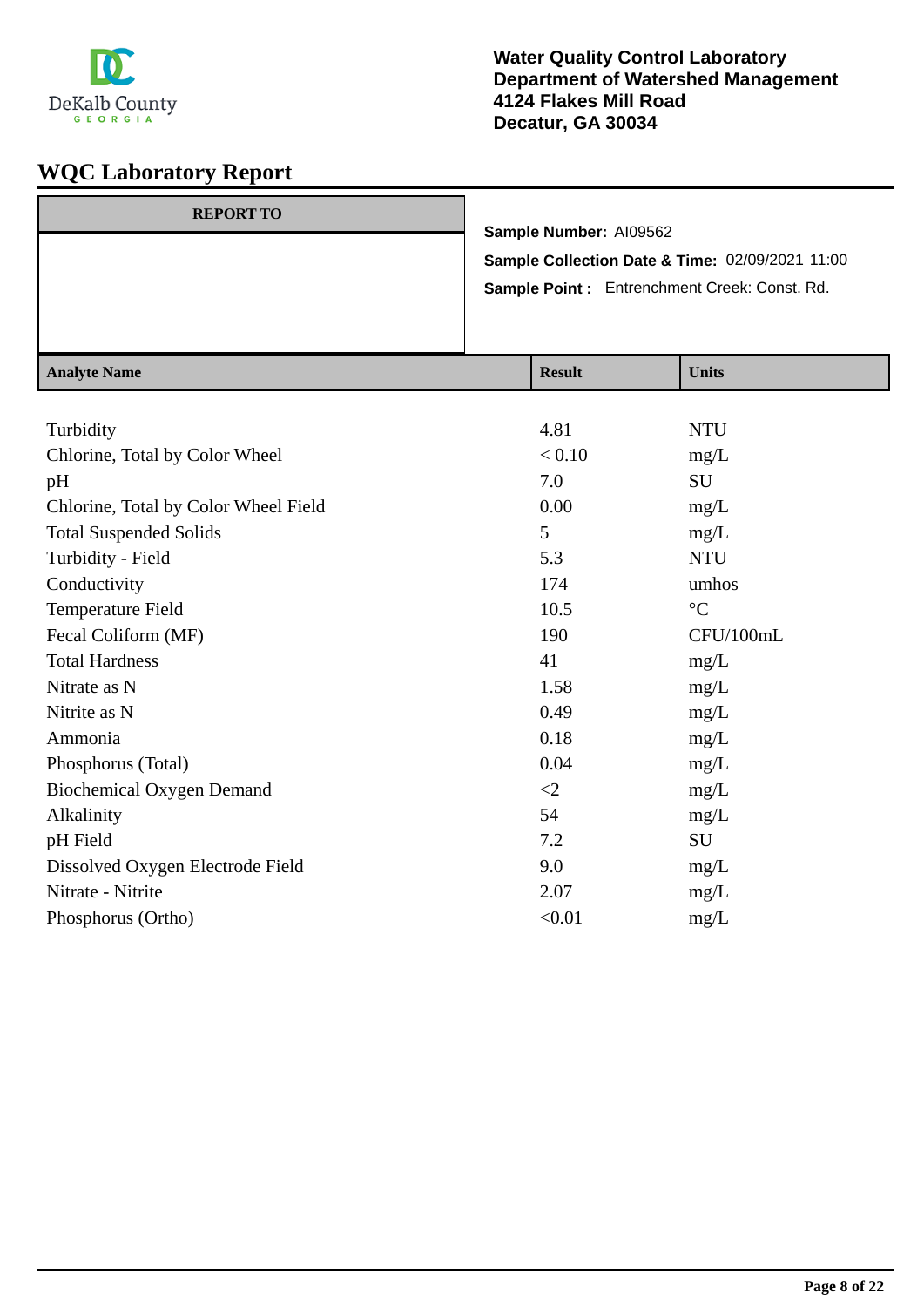

| <b>REPORT TO</b> | Sample Number: AI09563                           |
|------------------|--------------------------------------------------|
|                  | Sample Collection Date & Time: 02/09/2021 10:40  |
|                  | <b>Sample Point:</b> South River at Moreland Ave |
|                  |                                                  |

| <b>Analyte Name</b>                  | <b>Result</b> | <b>Units</b>      |
|--------------------------------------|---------------|-------------------|
|                                      |               |                   |
| Phosphorus (Ortho)                   | < 0.01        | mg/L              |
| Ammonia                              | < 0.10        | mg/L              |
| <b>Total Hardness</b>                | 62            | mg/L              |
| <b>Biochemical Oxygen Demand</b>     | $\leq$ 2      | mg/L              |
| Chlorine, Total by Color Wheel       | < 0.10        | mg/L              |
| Chlorine, Total by Color Wheel Field | 0.00          | mg/L              |
| Dissolved Oxygen Electrode Field     | 9.7           | mg/L              |
| Fecal Coliform (MF)                  | 440           | CFU/100mL         |
| Nitrate - Nitrite                    | 1.04          | mg/L              |
| Turbidity - Field                    | 5.7           | <b>NTU</b>        |
| Turbidity                            | 5.88          | <b>NTU</b>        |
| Alkalinity                           | 48            | mg/L              |
| Conductivity                         | 154           | umhos             |
| <b>Total Suspended Solids</b>        | 5             | mg/L              |
| Temperature Field                    | 10.8          | $^{\circ}{\rm C}$ |
| pH Field                             | 7.5           | <b>SU</b>         |
| pH                                   | 7.1           | SU                |
| Nitrite as N                         | < 0.20        | mg/L              |
| Nitrate as N                         | 1.04          | mg/L              |
| Phosphorus (Total)                   | 0.01          | mg/L              |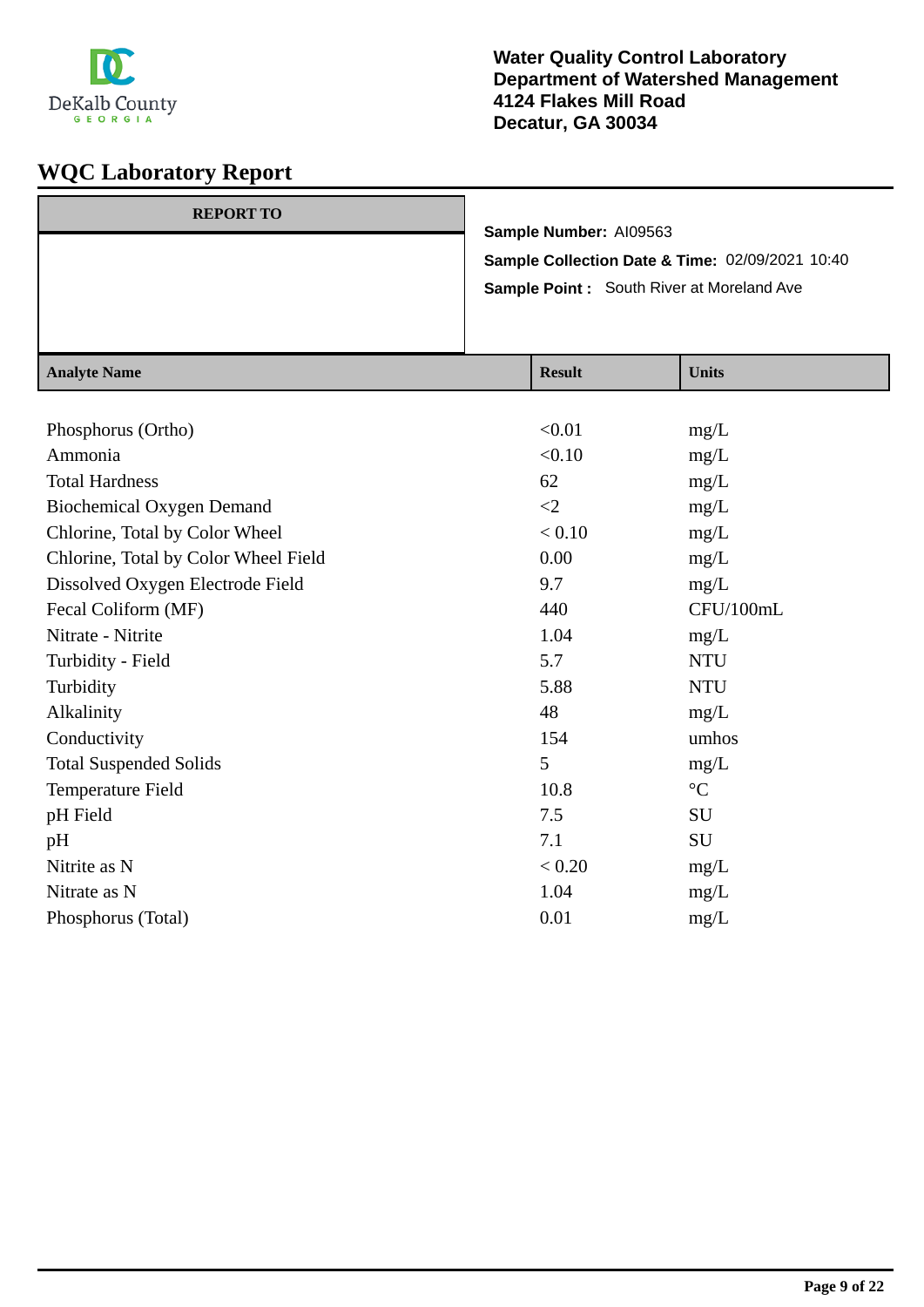

| <b>REPORT TO</b> |                                                 |
|------------------|-------------------------------------------------|
|                  | Sample Number: AI09564                          |
|                  | Sample Collection Date & Time: 02/09/2021 10:50 |
|                  | <b>Sample Point:</b> South River at Klondike Rd |
|                  |                                                 |
|                  |                                                 |

| <b>Analyte Name</b>              | <b>Result</b> | <b>Units</b>    |
|----------------------------------|---------------|-----------------|
|                                  |               |                 |
| Conductivity                     | 168           | umhos           |
| Turbidity                        | 13.6          | <b>NTU</b>      |
| Temperature Field                | 10.7          | $\rm ^{\circ}C$ |
| pH Field                         | 7.6           | SU              |
| pH                               | 7.3           | SU              |
| Nitrite as N                     | 0.36          | mg/L            |
| Phosphorus (Total)               | 0.08          | mg/L            |
| Turbidity - Field                | 13.2          | <b>NTU</b>      |
| Nitrate - Nitrite                | 2.50          | mg/L            |
| Phosphorus (Ortho)               | < 0.01        | mg/L            |
| Dissolved Oxygen Electrode Field | 10.1          | mg/L            |
| Chlorine, Total by Color Wheel   | $< 0.10$      | mg/L            |
| <b>Biochemical Oxygen Demand</b> | $\leq$ 2      | mg/L            |
| <b>Total Hardness</b>            | 54            | mg/L            |
| Ammonia                          | 0.15          | mg/L            |
| <b>Total Suspended Solids</b>    | 19            | mg/L            |
| Alkalinity                       | 40            | mg/L            |
| Nitrate as N                     | 2.14          | mg/L            |
| Fecal Coliform (MF)              | 300           | CFU/100mL       |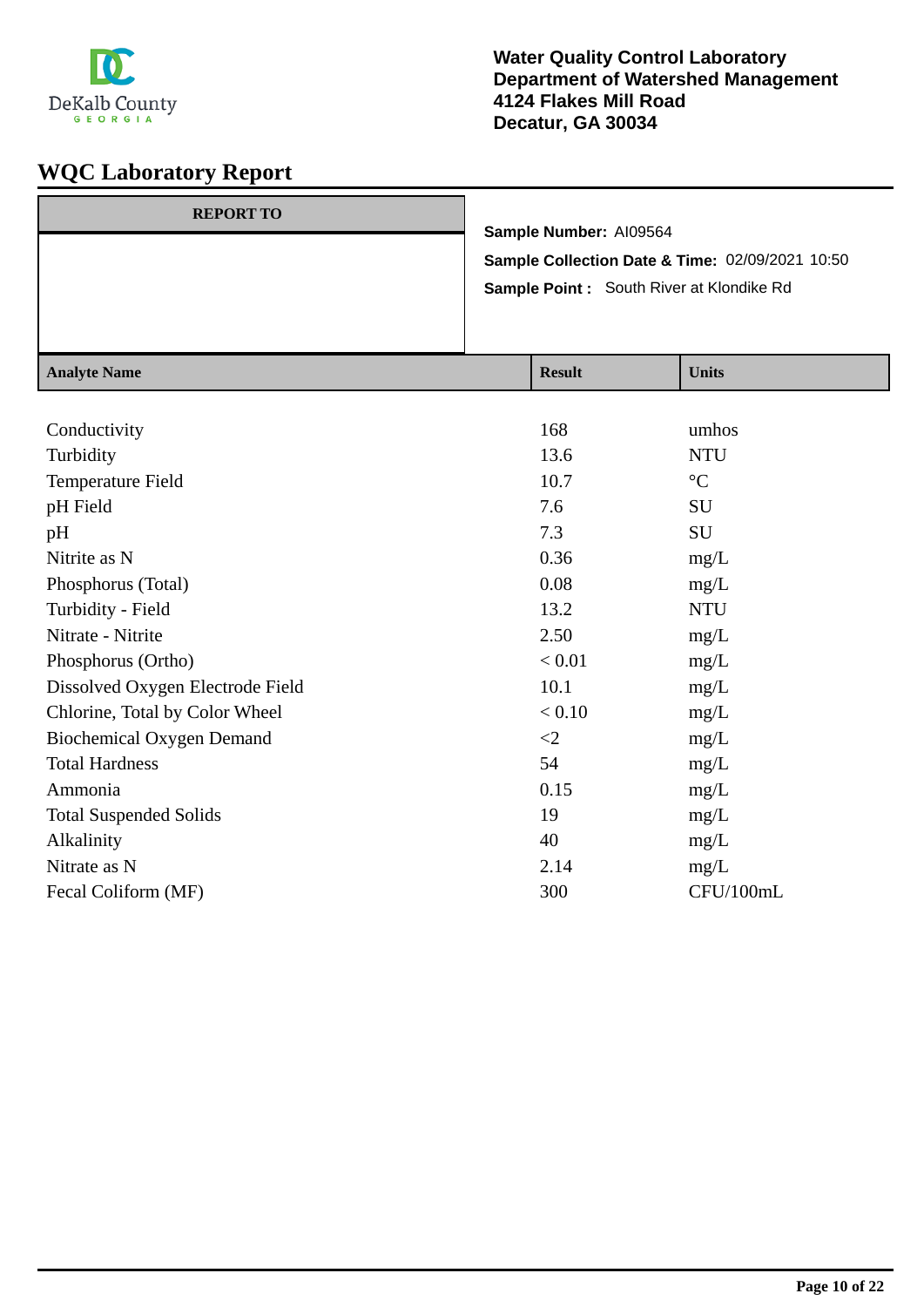

| <b>REPORT TO</b> |                                                 |
|------------------|-------------------------------------------------|
|                  | Sample Number: AI09603                          |
|                  | Sample Collection Date & Time: 02/10/2021 09:15 |
|                  | Sample Point: Conley Creek: River Road          |
|                  |                                                 |
|                  |                                                 |

| <b>Analyte Name</b>              | <b>Result</b>  | <b>Units</b>    |
|----------------------------------|----------------|-----------------|
|                                  |                |                 |
| <b>Conductivity Field</b>        | 172.9          | umhos           |
| Turbidity                        | $\tau$         | <b>NTU</b>      |
| Turbidity - Field                | 5.8            | <b>NTU</b>      |
| Fecal Coliform (MF)              | 490            | CFU/100mL       |
| pH                               | 6.8            | SU              |
| Chlorine, Total by Color Wheel   | < 0.10         | mg/L            |
| <b>Total Hardness</b>            | 33.4           | mg/L            |
| Dissolved Oxygen Electrode Field | 10.3           | mg/L            |
| Ammonia                          | < 0.10         | mg/L            |
| Phosphorus (Total)               | < 0.01         | mg/L            |
| <b>Biochemical Oxygen Demand</b> | $\overline{2}$ | mg/L            |
| Alkalinity                       | 43             | mg/L            |
| pH Field                         | 7.2            | SU              |
| Temperature Field                | 10.2           | $\rm ^{\circ}C$ |
| Conductivity                     | 136            | umhos           |
| <b>Total Suspended Solids</b>    | 1              | mg/L            |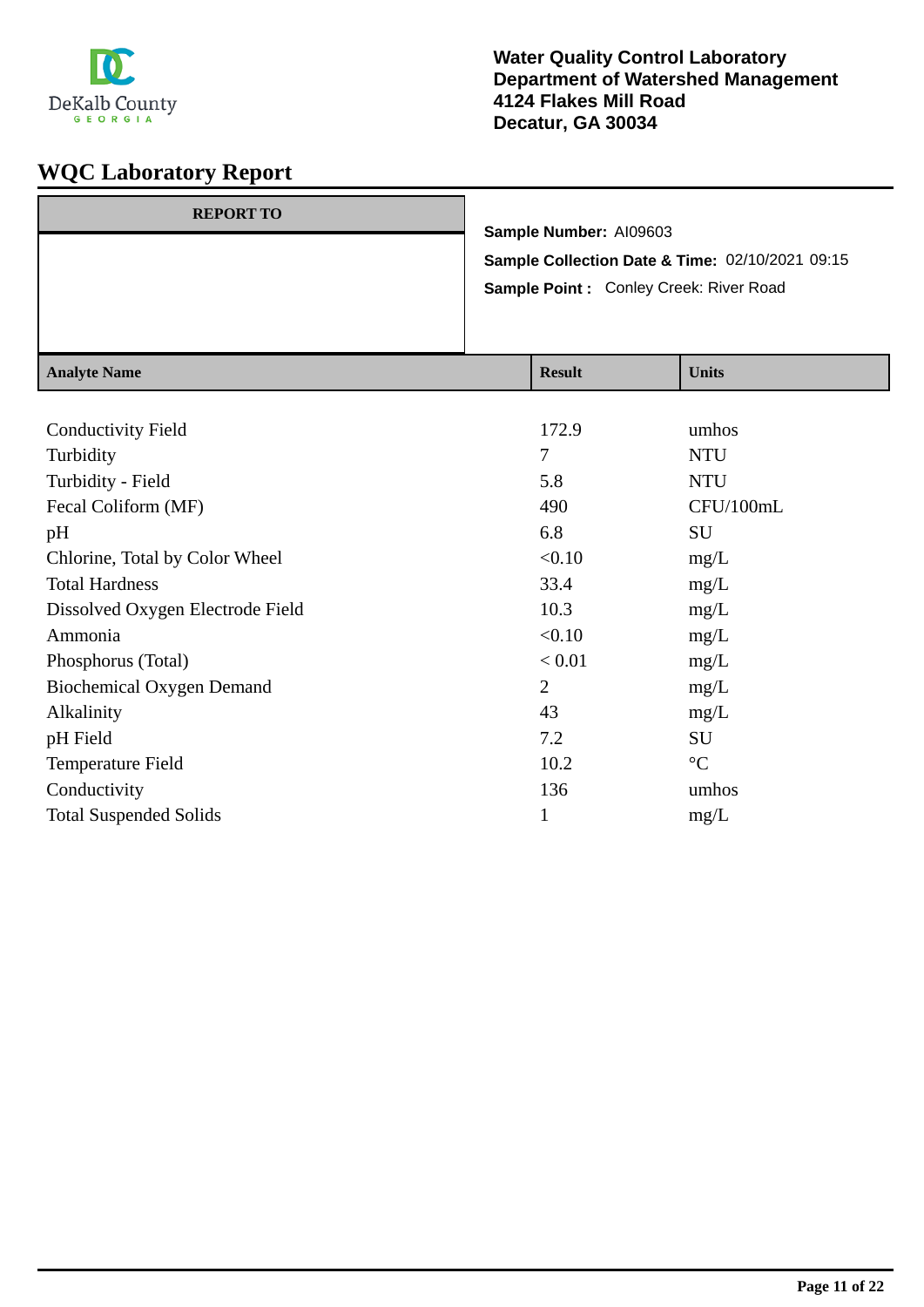

| <b>REPORT TO</b> |                                                 |
|------------------|-------------------------------------------------|
|                  | Sample Number: AI09604                          |
|                  | Sample Collection Date & Time: 02/10/2021 09:37 |
|                  | Sample Point : Doolittle Creek: C. Spring Rd.   |
|                  |                                                 |
|                  |                                                 |

| <b>Analyte Name</b>              | <b>Result</b>  | <b>Units</b>    |
|----------------------------------|----------------|-----------------|
|                                  |                |                 |
| <b>Total Hardness</b>            | 27.7           | mg/L            |
| Chlorine, Total by Color Wheel   | < 0.10         | mg/L            |
| pH                               | 6.5            | <b>SU</b>       |
| Fecal Coliform (MF)              | 14500          | CFU/100mL       |
| <b>Conductivity Field</b>        | 96.7           | umhos           |
| <b>Total Suspended Solids</b>    | $\bf{l}$       | mg/L            |
| Ammonia                          | < 0.10         | mg/L            |
| Turbidity - Field                | 2.4            | <b>NTU</b>      |
| Phosphorus (Total)               | 0.03           | mg/L            |
| <b>Biochemical Oxygen Demand</b> | $\overline{2}$ | mg/L            |
| Alkalinity                       | 30             | mg/L            |
| pH Field                         | 7.2            | SU              |
| Dissolved Oxygen Electrode Field | 9.9            | mg/L            |
| Temperature Field                | 10.3           | $\rm ^{\circ}C$ |
| Conductivity                     | 95             | umhos           |
| Turbidity                        | $\overline{4}$ | <b>NTU</b>      |
|                                  |                |                 |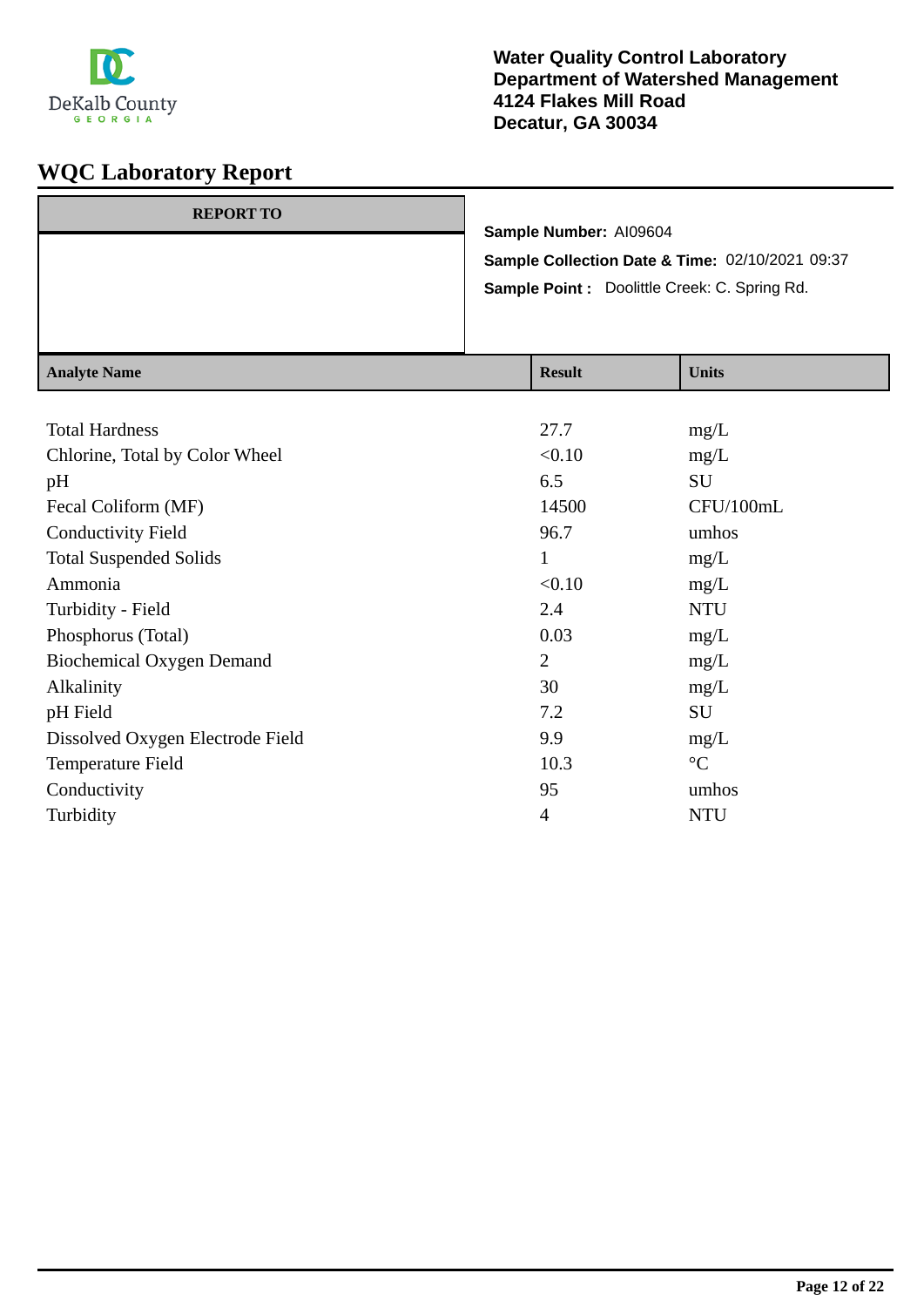

| <b>REPORT TO</b> | Sample Number: AI09605                           |  |
|------------------|--------------------------------------------------|--|
|                  | Sample Collection Date & Time: 02/10/2021 09:46  |  |
|                  | <b>Sample Point:</b> Doless Creek: C. Spring Rd. |  |
|                  |                                                  |  |

| <b>Analyte Name</b>              | <b>Result</b>  | <b>Units</b>    |
|----------------------------------|----------------|-----------------|
|                                  |                |                 |
| <b>Total Hardness</b>            | 28.0           | mg/L            |
| Chlorine, Total by Color Wheel   | < 0.10         | mg/L            |
| pH                               | 6.5            | <b>SU</b>       |
| Fecal Coliform (MF)              | 27000          | CFU/100mL       |
| <b>Conductivity Field</b>        | 96.0           | umhos           |
| Turbidity - Field                | 3.2            | <b>NTU</b>      |
| Phosphorus (Total)               | 0.02           | mg/L            |
| <b>Total Suspended Solids</b>    | $\overline{4}$ | mg/L            |
| Temperature Field                | 10.4           | $\rm ^{\circ}C$ |
| Ammonia                          | 0.10           | mg/L            |
| Conductivity                     | 92             | umhos           |
| <b>Biochemical Oxygen Demand</b> | 3              | mg/L            |
| Alkalinity                       | 26             | mg/L            |
| pH Field                         | 7.4            | SU              |
| Dissolved Oxygen Electrode Field | 9.6            | mg/L            |
| Turbidity                        | $\overline{4}$ | <b>NTU</b>      |
|                                  |                |                 |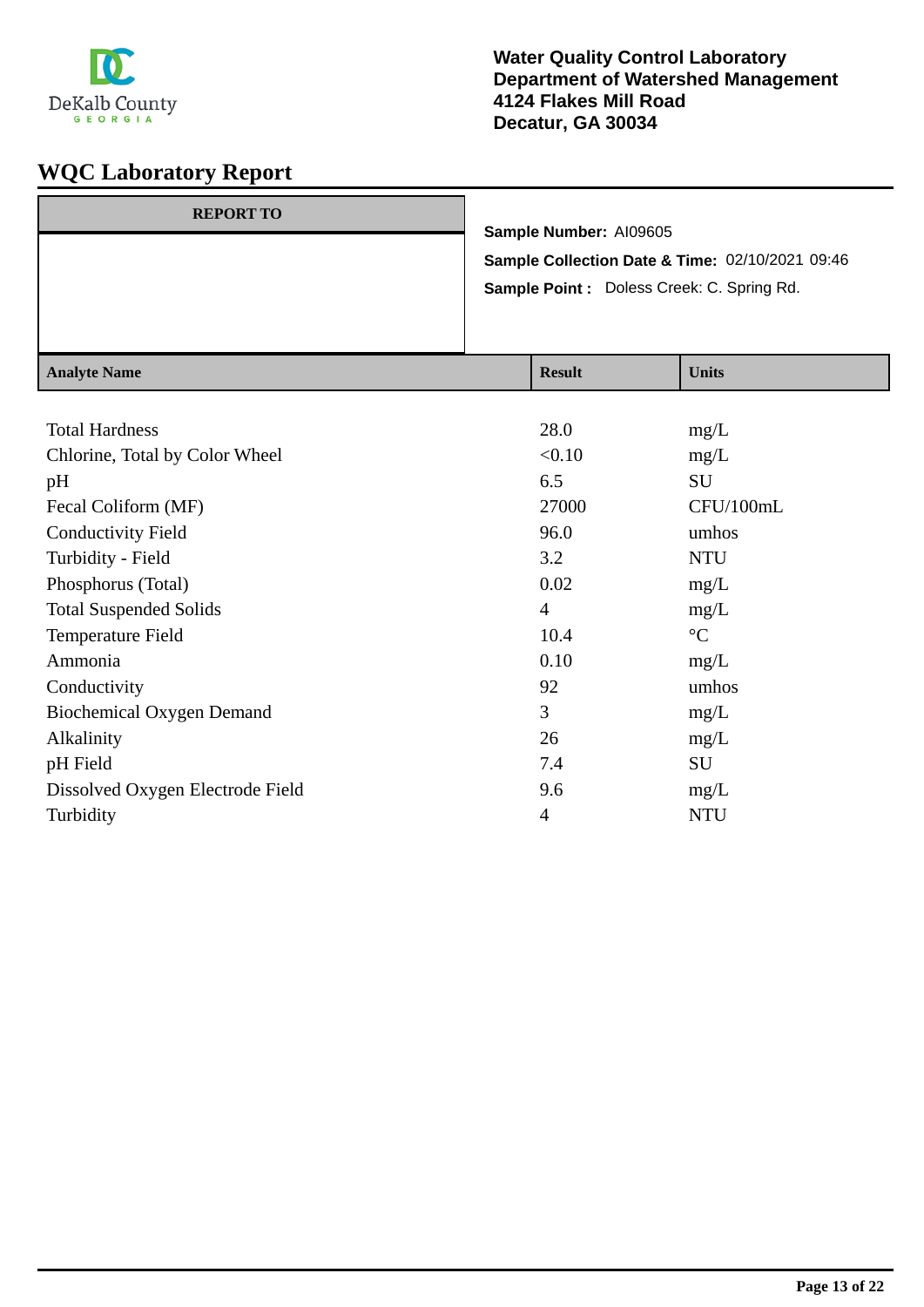

| <b>REPORT TO</b> |                                                 |
|------------------|-------------------------------------------------|
|                  | Sample Number: AI09606                          |
|                  | Sample Collection Date & Time: 02/10/2021 10:12 |
|                  | Sample Point: Sugar Creek: Clifton Church Rd    |
|                  |                                                 |
|                  |                                                 |

| <b>Result</b>  | <b>Units</b>    |
|----------------|-----------------|
|                |                 |
| 124            | umhos           |
| 5.8            | <b>NTU</b>      |
| 130.0          | umhos           |
| 140            | CFU/100mL       |
| 6.7            | SU              |
| < 0.10         | mg/L            |
| 6              | <b>NTU</b>      |
| 9.9            | mg/L            |
| 43.6           | mg/L            |
| 11.5           | $\rm ^{\circ}C$ |
| $\overline{4}$ | mg/L            |
| 7.1            | SU              |
| 30             | mg/L            |
| $\leq$ 2       | mg/L            |
| 0.02           | mg/L            |
| < 0.10         | mg/L            |
|                |                 |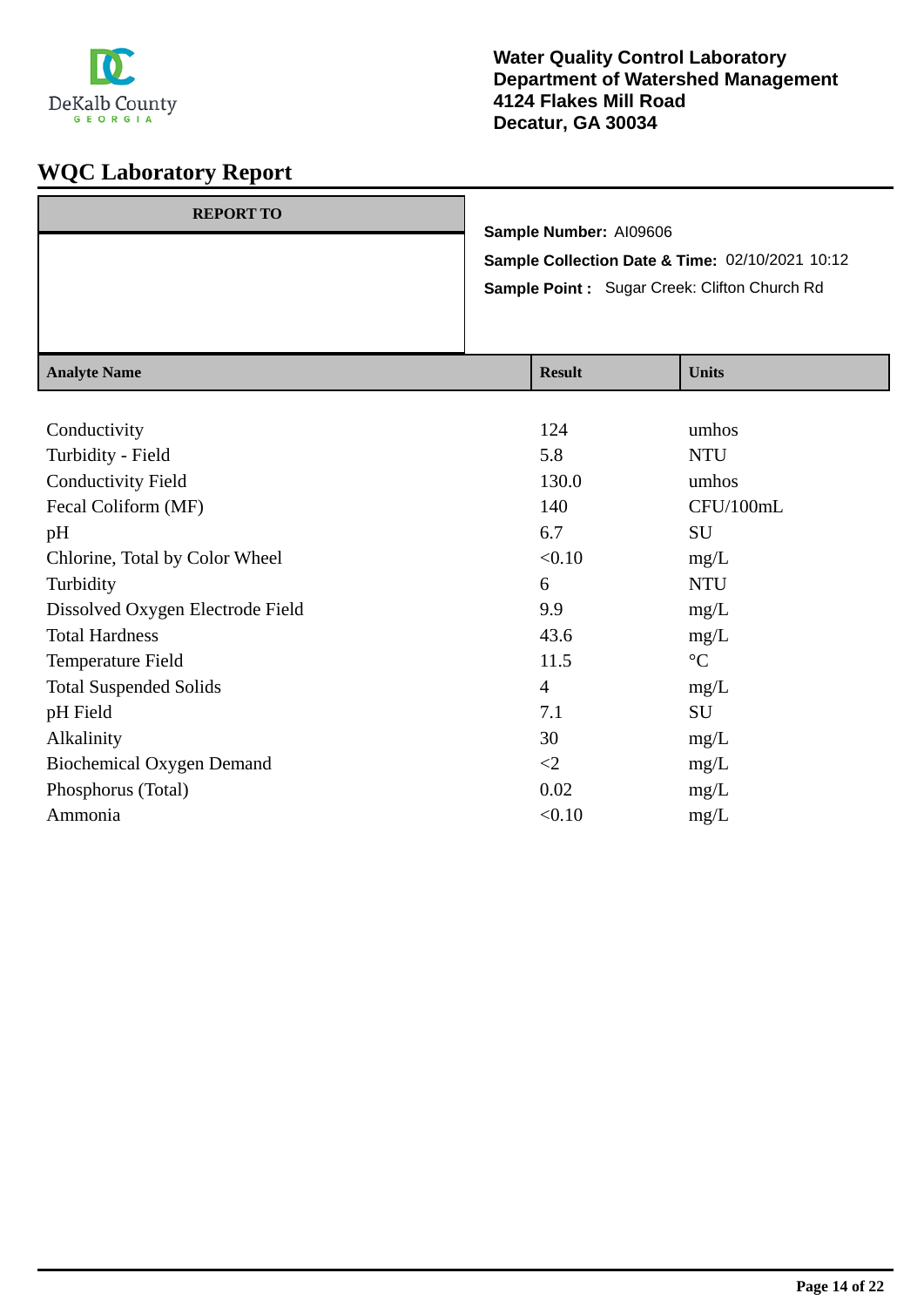

| <b>REPORT TO</b> |                                                 |
|------------------|-------------------------------------------------|
|                  | Sample Number: AI09607                          |
|                  | Sample Collection Date & Time: 02/10/2021 10:37 |
|                  | Sample Point: Cobbs Creek: Rainbow Dr.          |
|                  |                                                 |
|                  |                                                 |

| <b>Analyte Name</b>              | <b>Result</b>  | <b>Units</b>    |
|----------------------------------|----------------|-----------------|
|                                  |                |                 |
| Turbidity                        | 3              | <b>NTU</b>      |
| <b>Total Suspended Solids</b>    | 1              | mg/L            |
| <b>Conductivity Field</b>        | 97.1           | umhos           |
| Fecal Coliform (MF)              | 2600           | CFU/100mL       |
| pH                               | 6.5            | SU              |
| Chlorine, Total by Color Wheel   | < 0.10         | mg/L            |
| <b>Total Hardness</b>            | 28.3           | mg/L            |
| Turbidity - Field                | 2.7            | <b>NTU</b>      |
| Ammonia                          | 0.10           | mg/L            |
| Phosphorus (Total)               | 0.02           | mg/L            |
| <b>Biochemical Oxygen Demand</b> | $\overline{2}$ | mg/L            |
| Alkalinity                       | 23             | mg/L            |
| pH Field                         | 7.2            | SU              |
| Temperature Field                | 11.7           | $\rm ^{\circ}C$ |
| Conductivity                     | 94             | umhos           |
| Dissolved Oxygen Electrode Field | 10.1           | mg/L            |
|                                  |                |                 |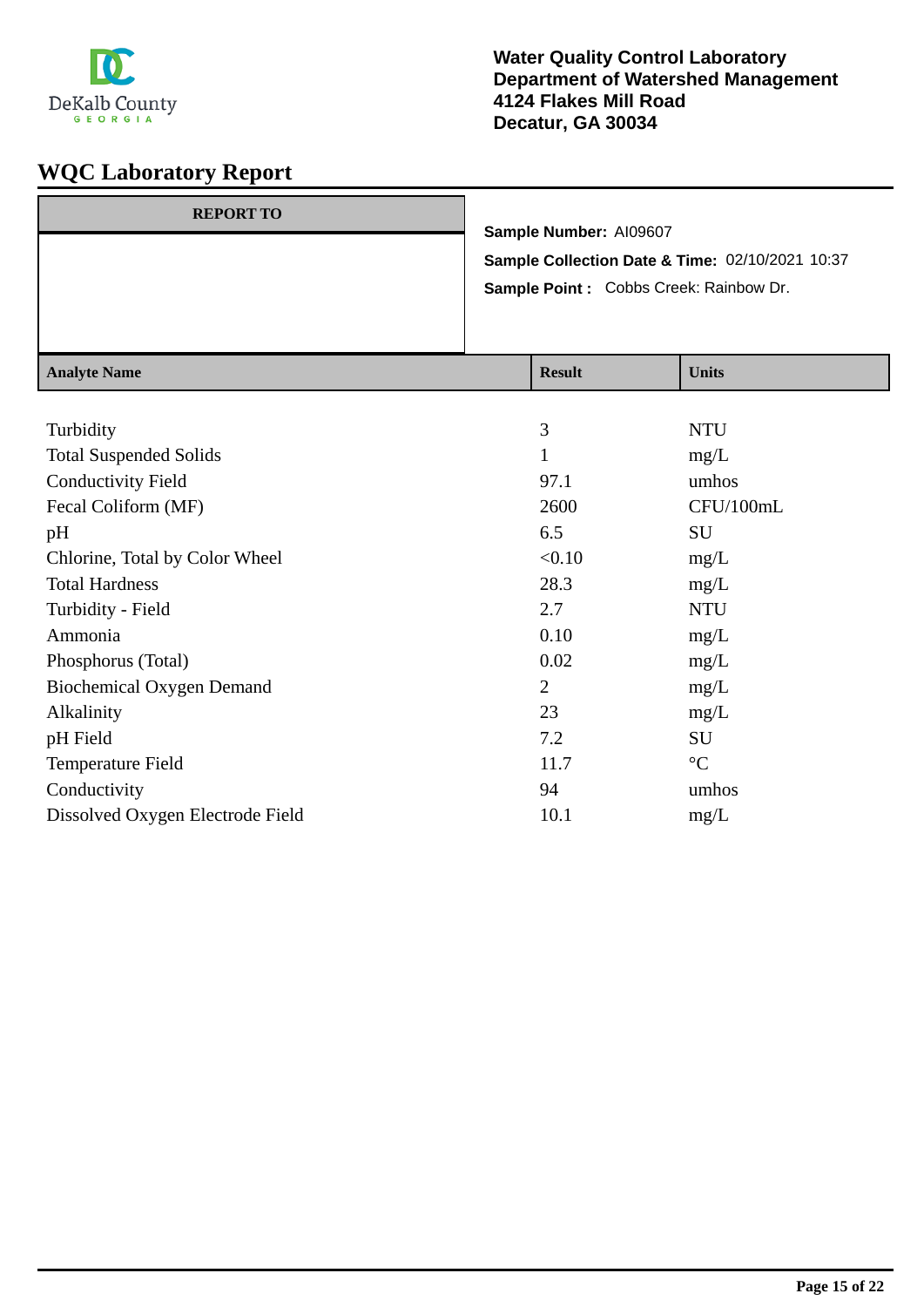

| <b>REPORT TO</b> |                                                 |
|------------------|-------------------------------------------------|
|                  | Sample Number: AI09608                          |
|                  | Sample Collection Date & Time: 02/10/2021 10:57 |
|                  | Sample Point: Sugar Creek at Brannen Rd         |
|                  |                                                 |
|                  |                                                 |

| <b>Analyte Name</b>              | <b>Result</b> | <b>Units</b>    |
|----------------------------------|---------------|-----------------|
|                                  |               |                 |
| Temperature Field                | 12.7          | $\rm ^{\circ}C$ |
| <b>Total Suspended Solids</b>    | 9             | mg/L            |
| Ammonia                          | < 0.10        | mg/L            |
| <b>Biochemical Oxygen Demand</b> | $\leq$        | mg/L            |
| Chlorine, Total by Color Wheel   | < 0.10        | mg/L            |
| Fecal Coliform (MF)              | 110           | CFU/100mL       |
| Alkalinity                       | 36            | mg/L            |
| <b>Conductivity Field</b>        | 131.2         | umhos           |
| Turbidity - Field                | 7.0           | <b>NTU</b>      |
| Phosphorus (Total)               | 0.03          | mg/L            |
| pH Field                         | 7.7           | SU              |
| Dissolved Oxygen Electrode Field | 10.3          | mg/L            |
| Conductivity                     | 125           | umhos           |
| Turbidity                        | 8             | <b>NTU</b>      |
| pH                               | 7.0           | SU              |
| <b>Total Hardness</b>            | 32.4          | mg/L            |
|                                  |               |                 |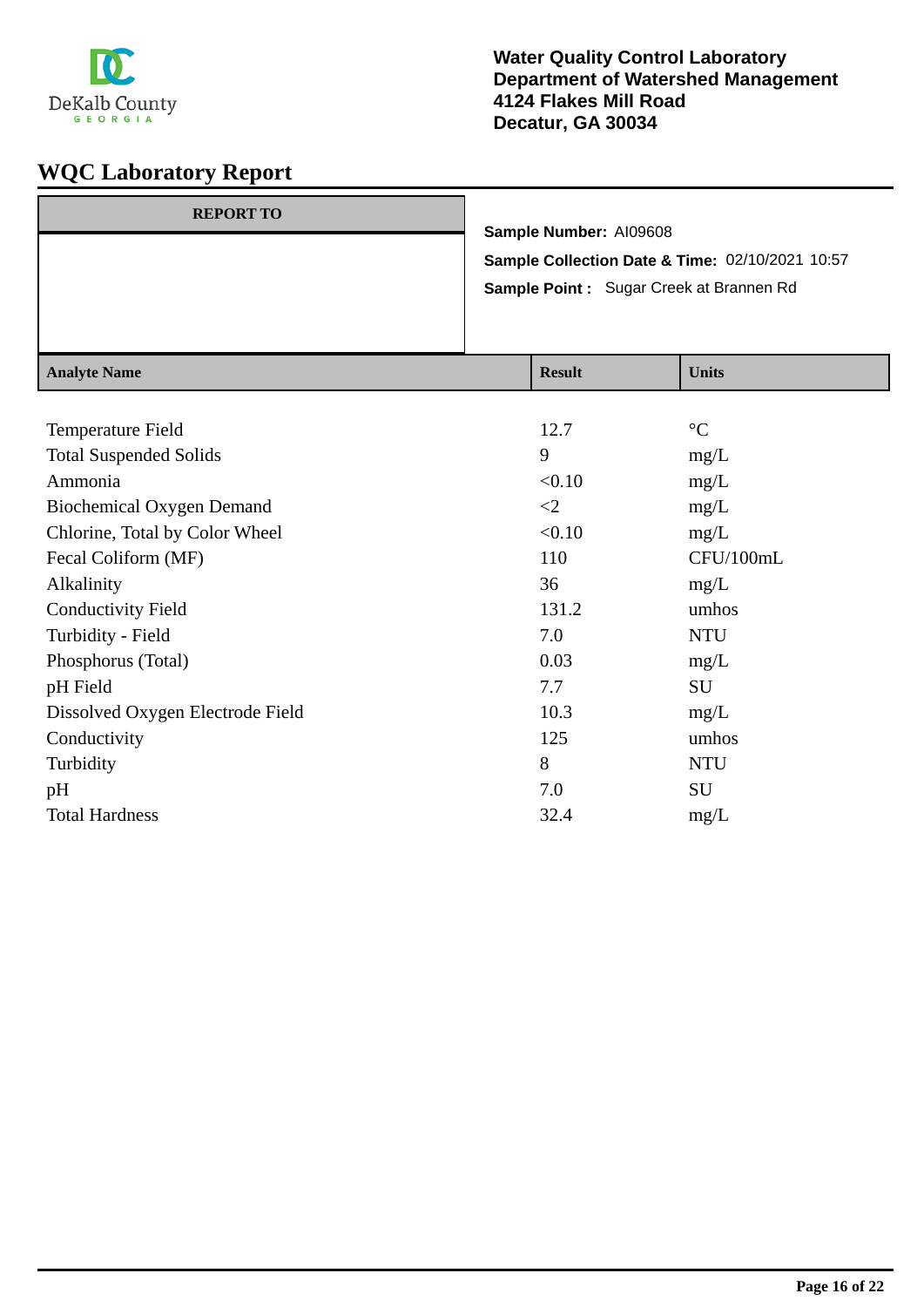

| <b>REPORT TO</b> |                                                    |
|------------------|----------------------------------------------------|
|                  | Sample Number: AI09647                             |
|                  | Sample Collection Date & Time: 02/11/2021 09:30    |
|                  | <b>Sample Point:</b> Peavine Creek at Northern Ave |
|                  |                                                    |
|                  |                                                    |

| <b>Analyte Name</b>                  | <b>Result</b>  | <b>Units</b>    |
|--------------------------------------|----------------|-----------------|
|                                      |                |                 |
| Ammonia                              | 0.12           | mg/L            |
| Conductivity                         | 236            | umhos           |
| Turbidity - Field                    | 3.2            | <b>NTU</b>      |
| <b>Conductivity Field</b>            | 247            | umhos           |
| Fecal Coliform (MF)                  | 1700           | CFU/100mL       |
| Chlorine, Total by Color Wheel       | < 0.10         | mg/L            |
| Turbidity                            | $\overline{2}$ | <b>NTU</b>      |
| Chlorine, Total by Color Wheel Field | 0.00           | mg/L            |
| Dissolved Oxygen Electrode Field     | 8.8            | mg/L            |
| <b>Total Hardness</b>                | 72             | mg/L            |
| Temperature Field                    | 14.4           | $\rm ^{\circ}C$ |
| <b>Total Suspended Solids</b>        | 3              | mg/L            |
| pH                                   | 6.9            | SU              |
| pH Field                             | 7.2            | SU              |
| Alkalinity                           | 71             | mg/L            |
| <b>Biochemical Oxygen Demand</b>     | $\leq$ 2       | mg/L            |
| Phosphorus (Total)                   | 0.06           | mg/L            |
|                                      |                |                 |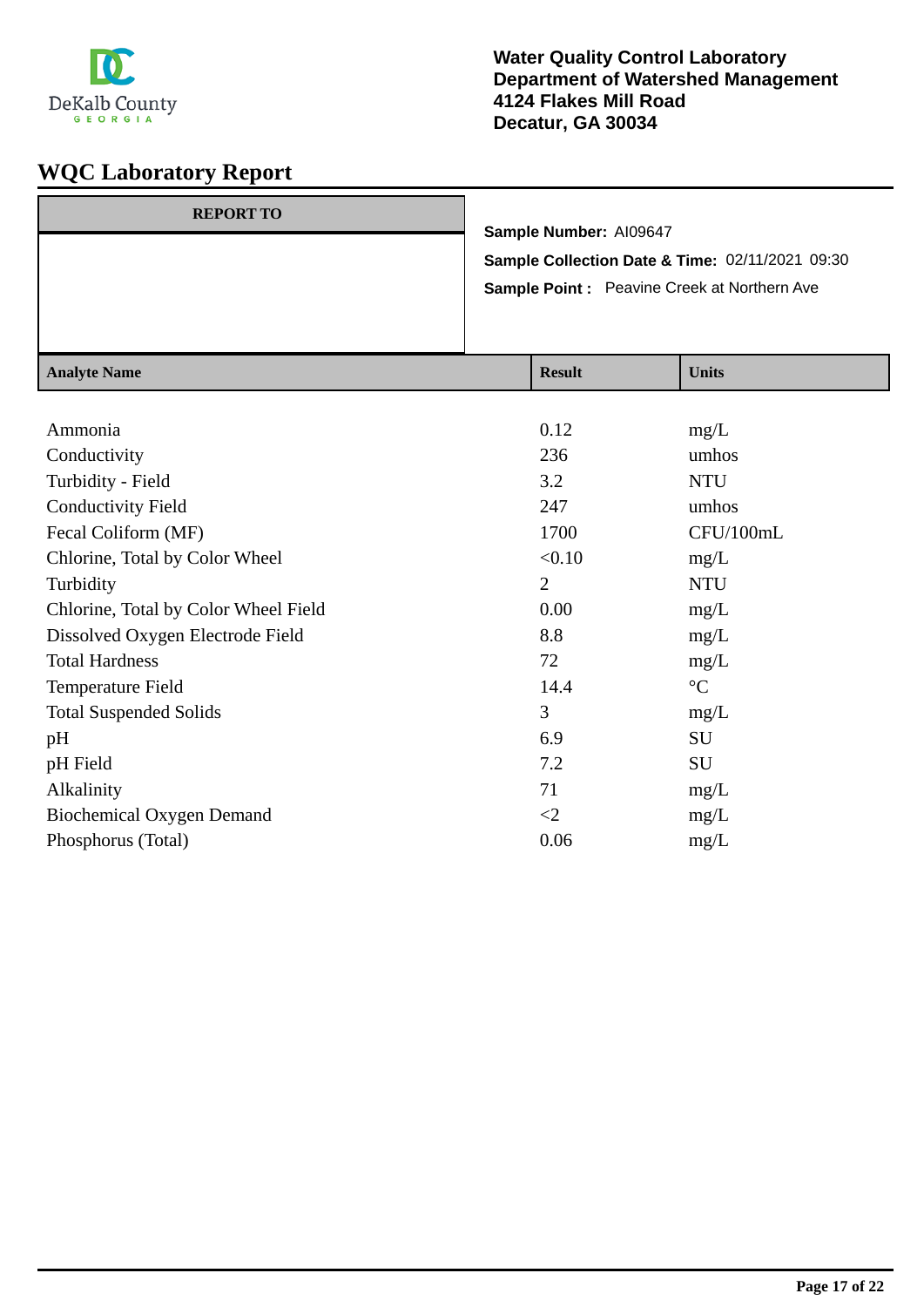

| <b>REPORT TO</b> |                                                 |
|------------------|-------------------------------------------------|
|                  | Sample Number: AI09648                          |
|                  | Sample Collection Date & Time: 02/11/2021 10:05 |
|                  | Sample Point: Peavine Creek: Old Briarcliff     |
|                  |                                                 |
|                  |                                                 |

| <b>Analyte Name</b>                  | <b>Result</b>  | <b>Units</b>    |
|--------------------------------------|----------------|-----------------|
|                                      |                |                 |
| <b>Total Hardness</b>                | 38             | mg/L            |
| Chlorine, Total by Color Wheel Field | 0.00           | mg/L            |
| Turbidity - Field                    | 2.1            | <b>NTU</b>      |
| <b>Conductivity Field</b>            | 164            | umhos           |
| Fecal Coliform (MF)                  | 120            | CFU/100mL       |
| Chlorine, Total by Color Wheel       | < 0.10         | mg/L            |
| Turbidity                            | 1              | <b>NTU</b>      |
| <b>Total Suspended Solids</b>        | $\overline{4}$ | mg/L            |
| Temperature Field                    | 12.6           | $\rm ^{\circ}C$ |
| Ammonia                              | < 0.10         | mg/L            |
| Phosphorus (Total)                   | 0.05           | mg/L            |
| <b>Biochemical Oxygen Demand</b>     | $\leq$         | mg/L            |
| Alkalinity                           | 46             | mg/L            |
| pH Field                             | 7.4            | SU              |
| pH                                   | 6.9            | <b>SU</b>       |
| Conductivity                         | 161            | umhos           |
| Dissolved Oxygen Electrode Field     | 9.8            | mg/L            |
|                                      |                |                 |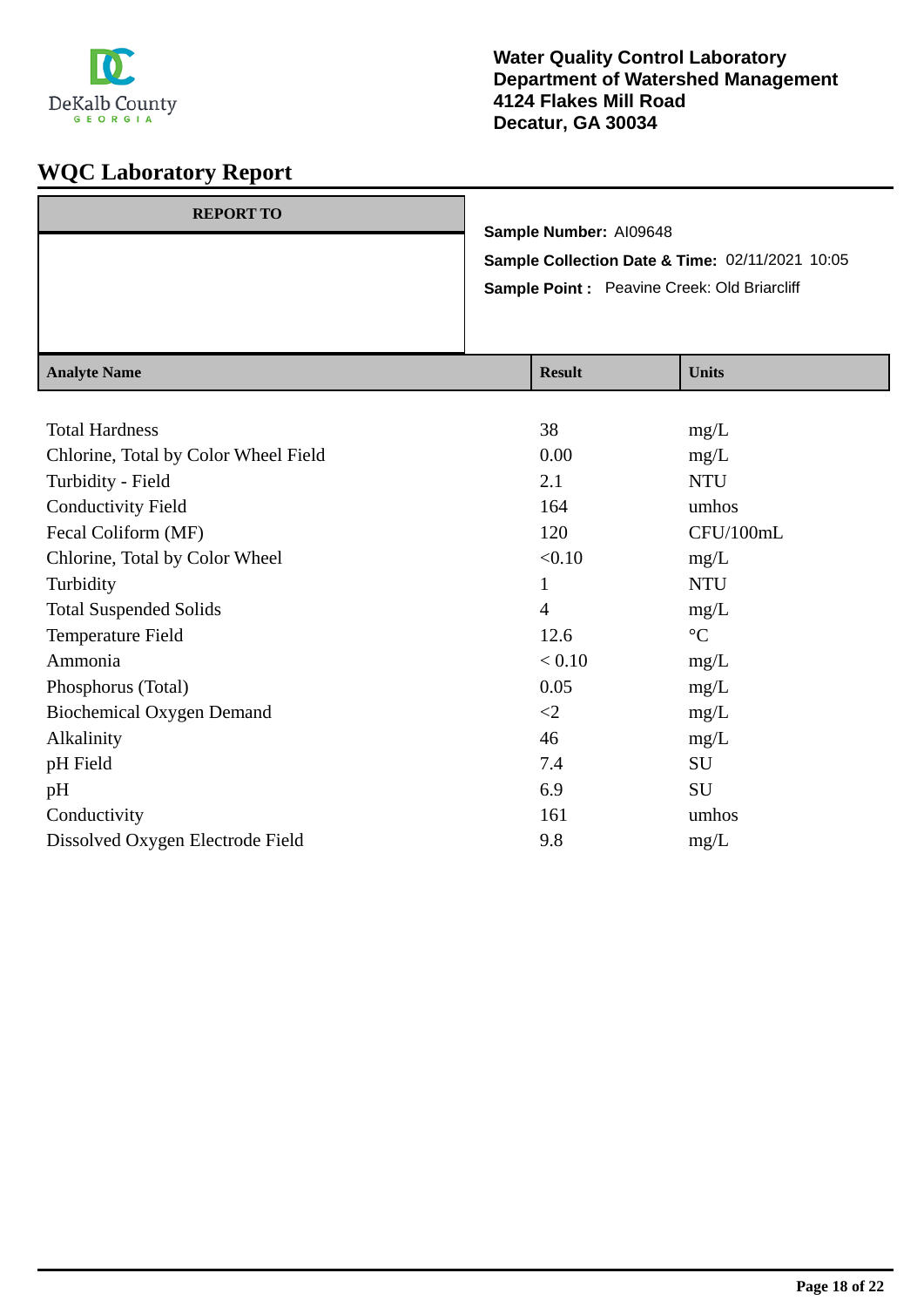

| <b>REPORT TO</b> |                                                 |
|------------------|-------------------------------------------------|
|                  | Sample Number: AI09649                          |
|                  | Sample Collection Date & Time: 02/11/2021 09:50 |
|                  | Sample Point : Lullwater Creek: LW Pkwy.        |
|                  |                                                 |
|                  |                                                 |

| <b>Result</b>  | <b>Units</b>    |
|----------------|-----------------|
|                |                 |
| 1              | <b>NTU</b>      |
| < 0.10         | mg/L            |
| 190            | CFU/100mL       |
| 180            | umhos           |
| 2.3            | <b>NTU</b>      |
| $\overline{4}$ | mg/L            |
| 13.1           | $\rm ^{\circ}C$ |
| 59             | mg/L            |
| 0.00           | mg/L            |
| < 0.10         | mg/L            |
| 0.07           | mg/L            |
| $\leq$         | mg/L            |
| 46             | mg/L            |
| 7.4            | SU              |
| 9.9            | mg/L            |
| 6.9            | SU              |
| 167            | umhos           |
|                |                 |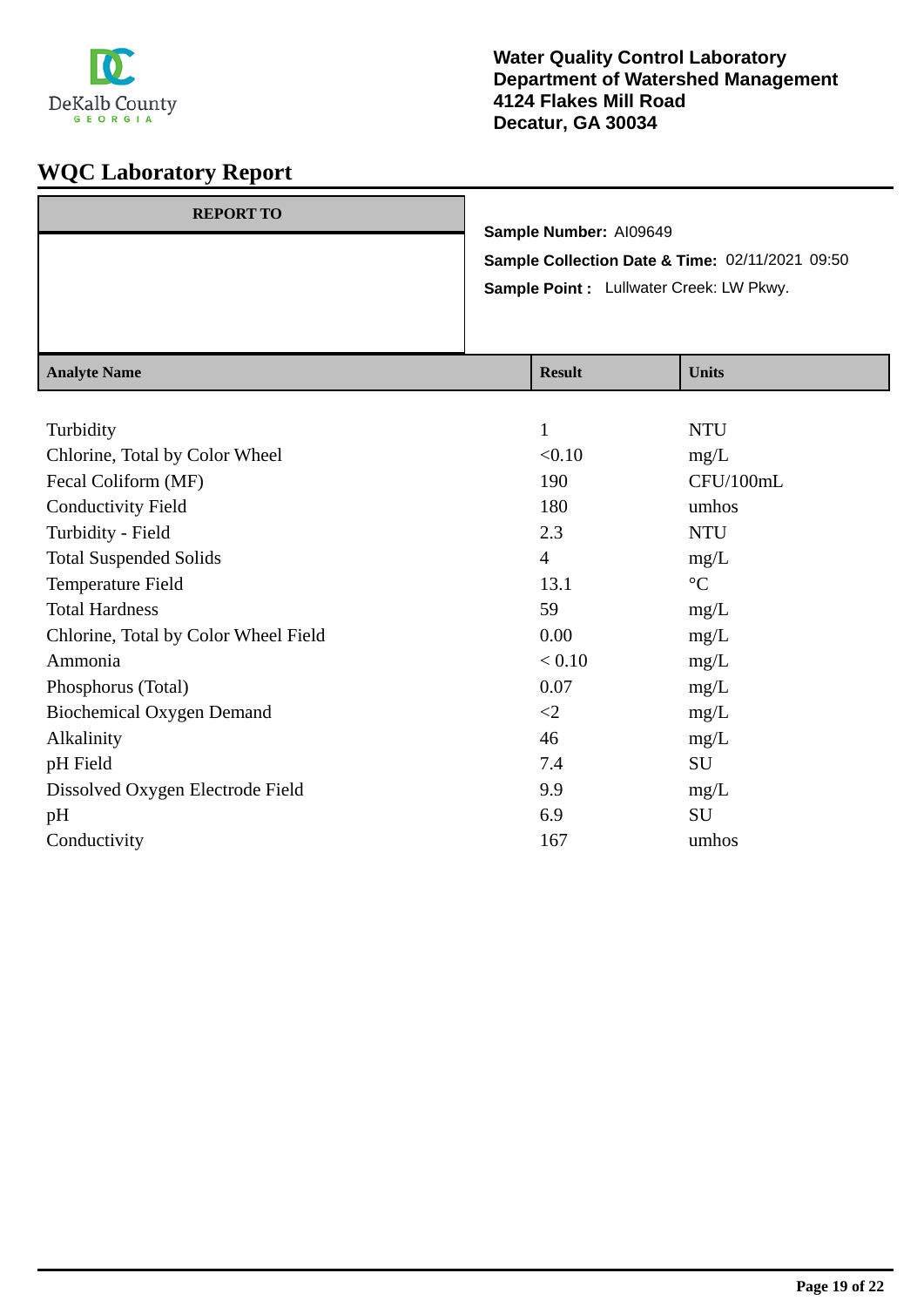

| Sample Number: AI09650<br>Sample Collection Date & Time: 02/11/2021 10:45<br>Sample Point : Barbershela @ Woodway Dr |                  |  |
|----------------------------------------------------------------------------------------------------------------------|------------------|--|
|                                                                                                                      |                  |  |
|                                                                                                                      | <b>REPORT TO</b> |  |

| <b>Analyte Name</b>                  | <b>Result</b>  | <b>Units</b>    |
|--------------------------------------|----------------|-----------------|
|                                      |                |                 |
| Chlorine, Total by Color Wheel Field | 0.00           | mg/L            |
| <b>Total Hardness</b>                | 30             | mg/L            |
| pH                                   | 6.8            | SU              |
| Fecal Coliform (MF)                  | 170            | CFU/100mL       |
| <b>Total Suspended Solids</b>        | 6              | mg/L            |
| Turbidity - Field                    | 6.9            | <b>NTU</b>      |
| Turbidity                            | $\overline{4}$ | <b>NTU</b>      |
| <b>Conductivity Field</b>            | 88             | umhos           |
| Ammonia                              | < 0.10         | mg/L            |
| Phosphorus (Total)                   | 0.03           | mg/L            |
| <b>Biochemical Oxygen Demand</b>     | $\leq$ 2       | mg/L            |
| Alkalinity                           | 27             | mg/L            |
| pH Field                             | 7.3            | SU              |
| Dissolved Oxygen Electrode Field     | 9.5            | mg/L            |
| Temperature Field                    | 13.0           | $\rm ^{\circ}C$ |
| Conductivity                         | 86             | umhos           |
| Chlorine, Total by Color Wheel       | < 0.10         | mg/L            |
|                                      |                |                 |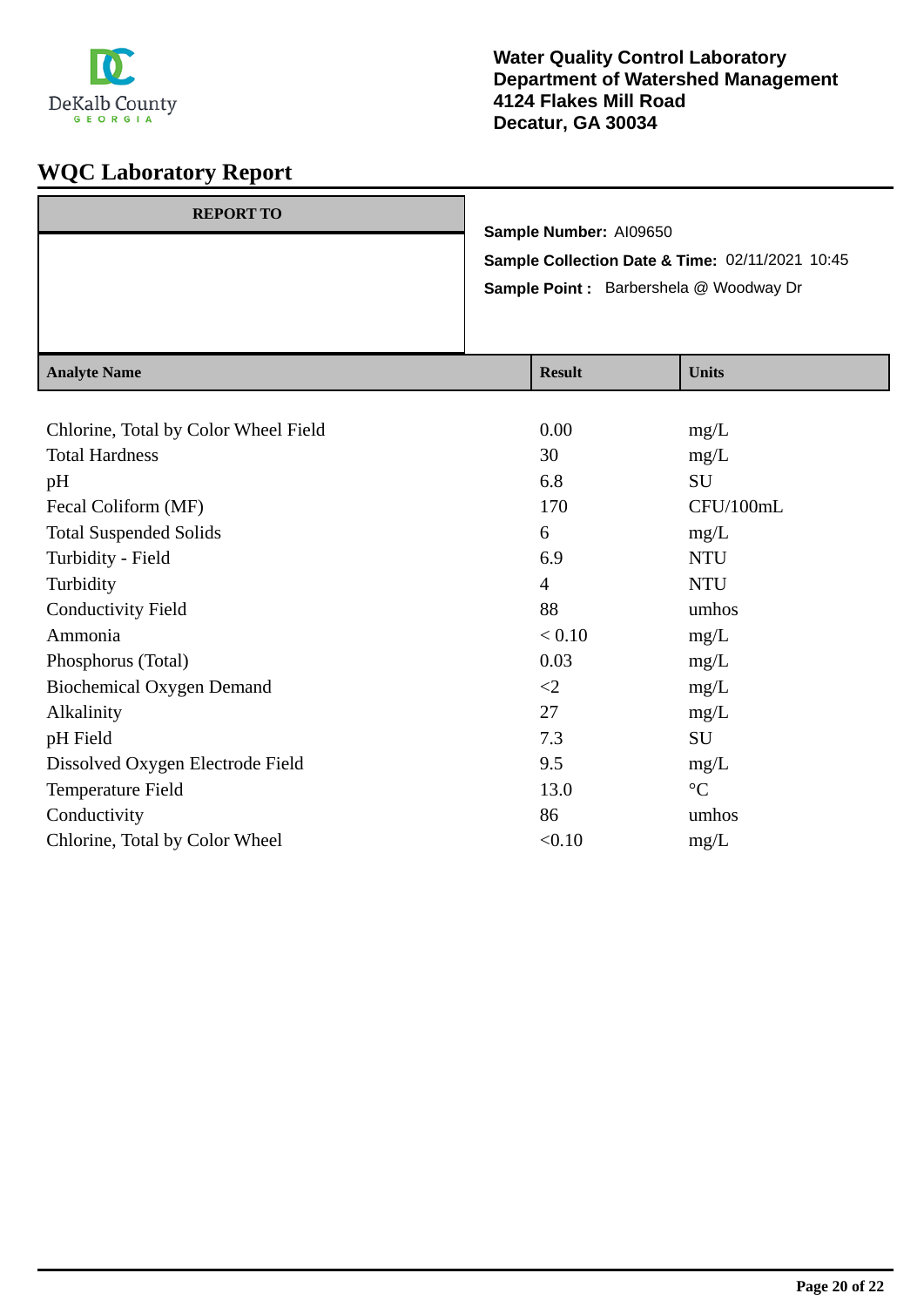

# **WQC Laboratory Report**

| <b>REPORT TO</b>                 |                                                                                                                                        | Sample Number: AI09672 |  |                 |
|----------------------------------|----------------------------------------------------------------------------------------------------------------------------------------|------------------------|--|-----------------|
|                                  |                                                                                                                                        |                        |  |                 |
|                                  | Sample Collection Date & Time: 02/12/2021 09:55<br><b>Sample Point:</b> Fecal monitoring site at 3850 Memorial<br>Dr. Avondale Estates |                        |  |                 |
|                                  |                                                                                                                                        |                        |  |                 |
| <b>Analyte Name</b>              |                                                                                                                                        | <b>Result</b>          |  | <b>Units</b>    |
|                                  |                                                                                                                                        |                        |  |                 |
| <b>Temperature Field</b>         |                                                                                                                                        | 12.0                   |  | $\rm ^{\circ}C$ |
| Dissolved Oxygen Electrode Field |                                                                                                                                        | 9.4                    |  | mg/L            |
| Fecal Coliform (MF)              |                                                                                                                                        | 370                    |  | CFU/100mL       |

Conductivity Field 83.5 umhos pH Field 6.5 SU